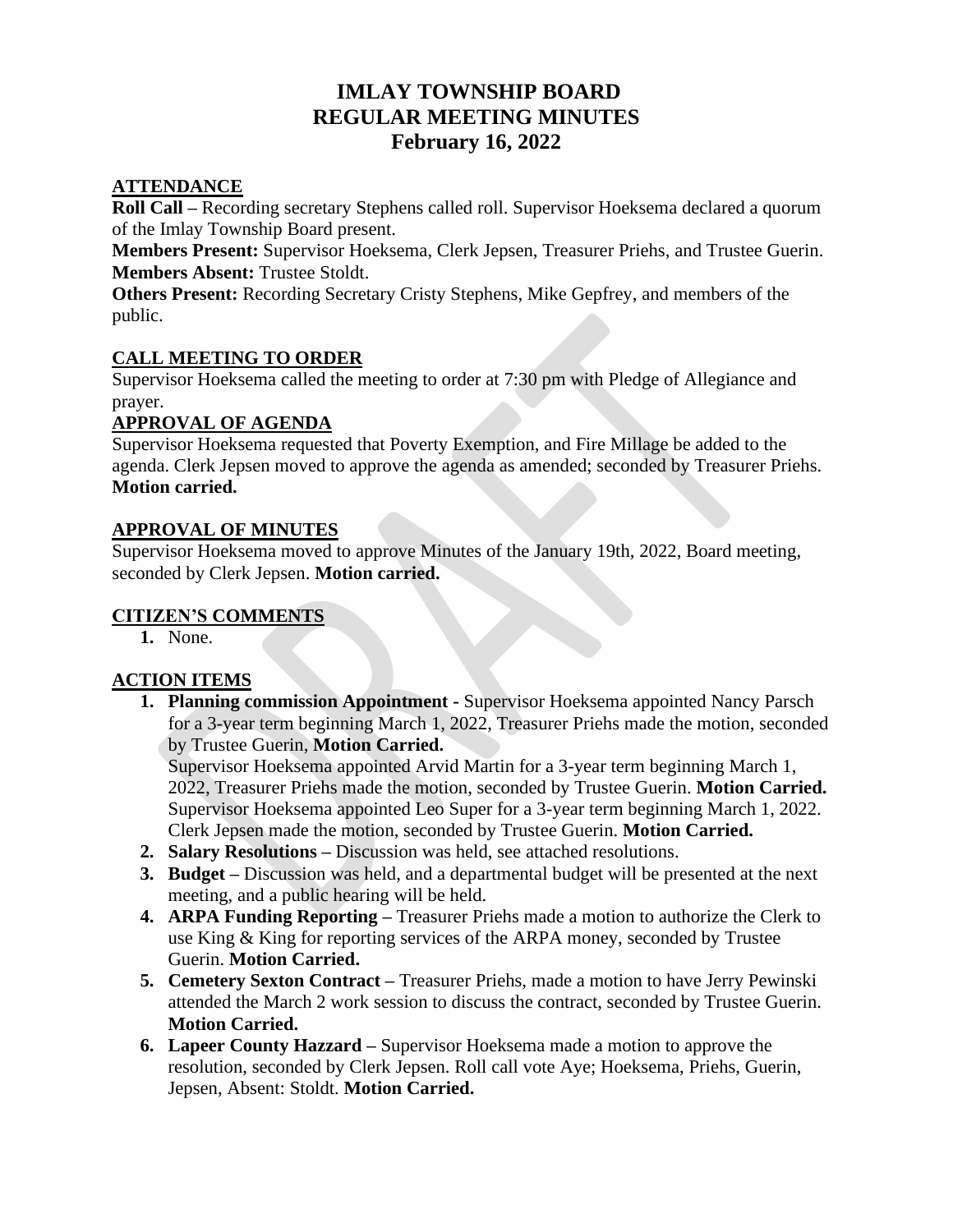- **7. Garbage Resolution –** Supervisor Hoeksema made a motion to approve the resolution, Seconded by Treasurer Priehs. Roll call vote Aye; Hoeksema, Priehs, Guerin, Jepsen, Absent: Stoldt. **Motion Carried.**
- **8. Poverty Exemption –** Treasurer Priehs made a motion to approve the resolution, seconded by Trustee Guerin. Roll call vote Aye; Hoeksema, Priehs, Guerin, Jepsen, Absent: Stoldt. **Motion Carried.**
- **9. Fire Millage –** Supervisor Hoeksema made a motion to approve the resolution, seconded by Trustee Guerin. Roll call vote Aye; Hoeksema, Priehs, Guerin, Jepsen, Absent: Stoldt. **Motion Carried.**

## **OPERATIONAL MONITORING**

- **1. Treasurer's Report-** ARPA Account was opened in January. Trustee Guerin made a motion to approve the Treasurer's Report, Seconded by Clerk Jepsen. **Motion Carried.**
- **2. Assessor's Report-** None.
- **3. Planning Commission Report-** None.
- **4. Cemetery Report-** None.
- **5. Attorney's Report-** None.
- **6. Road Condition Report-** Allocation money can no longer be rolled over to the new year.
- **7. Enforcement Report-** Ordinance violations where discussed and actions suggested.

### **BILLS TO BE PAID**

*Bills to be paid-* Trustee Guerin moved to approve the bills as presented; seconded by Clerk Jepsen. **Motion carried.**

| <b>Checks Pre-Approved and Written</b><br>(Included as expenses in the budget) |             |
|--------------------------------------------------------------------------------|-------------|
|                                                                                |             |
| <b>General Fund</b>                                                            | \$2,613.08  |
| <b>General Fund Payroll</b>                                                    | \$10,373.81 |
| check #13940-13964, 2 EFTPS                                                    |             |
| <b>General Fund Fire Protection</b>                                            | \$825.00    |
| check #1034 - 1035                                                             |             |
| <b>Cemetery Fund</b>                                                           | 77.14       |
| check #4806 - 4807                                                             |             |
| <b>Permit Fund</b>                                                             | \$1,250.00  |
| <b>Permit Fund Payroll</b>                                                     | \$2,092.12  |
| check #1535-1539, 1 EFTPS                                                      |             |
| <b>OEFMP</b>                                                                   | \$0.00      |
| check#                                                                         |             |
| <b>Perpetual Care</b>                                                          | \$0.00      |
| <b>Water Fund</b>                                                              | \$1,295.40  |
| check #211013-211016                                                           |             |